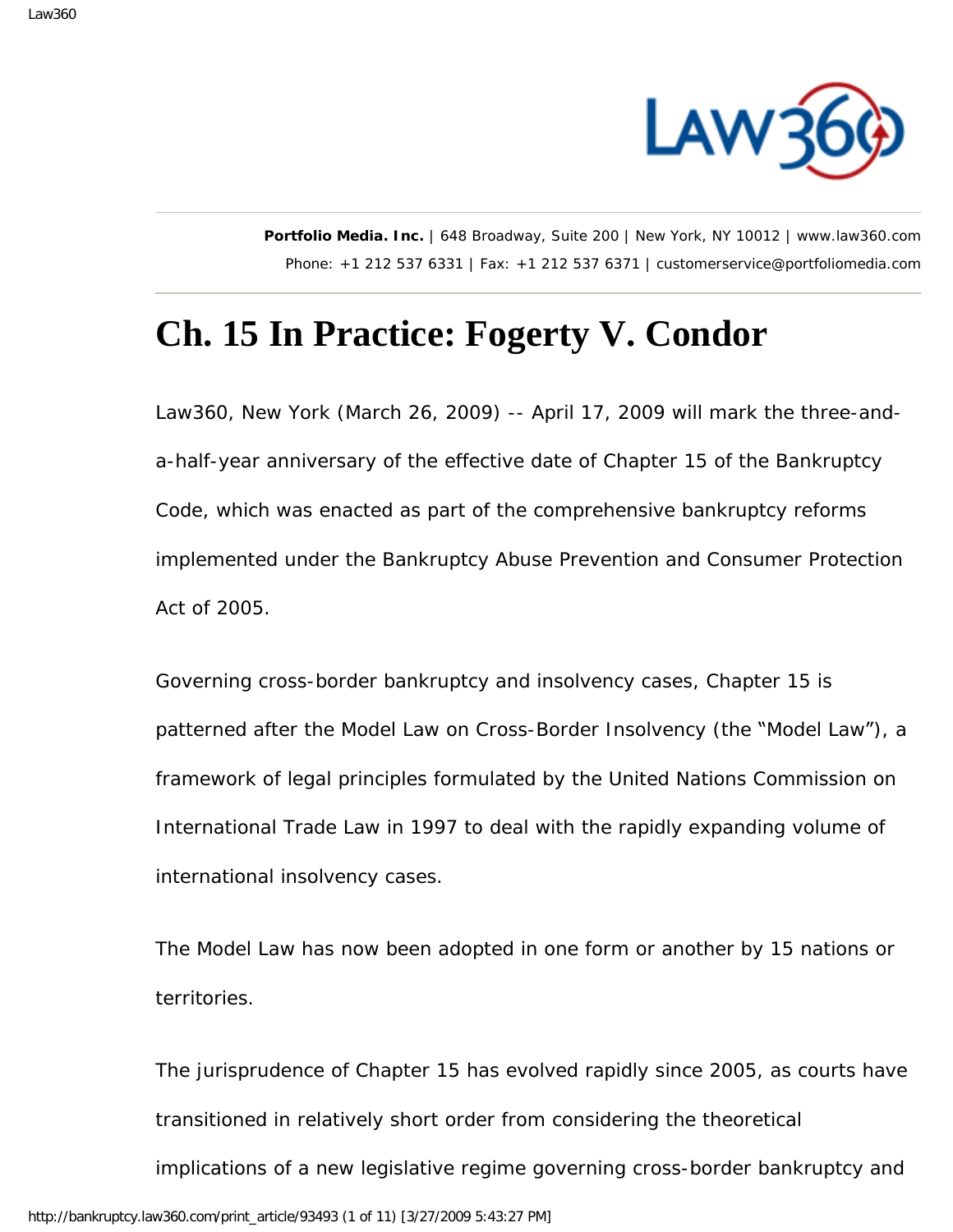insolvency cases to confronting the new law's real-world applications.

An important step in that evolution was the subject of a ruling recently handed down by a Mississippi district court.

In Fogerty v. Condor Guaranty Inc. (In re Condor Insurance Limited (In Official Liquidation)), the court held that, unless the representative of a foreign debtor seeking to avoid pre-bankruptcy asset transfers under either U.S. or foreign law first commences a case under Chapter 7 or 11 of the U.S. Bankruptcy Code, a bankruptcy court lacks subject matter jurisdiction to adjudicate the avoidance action.

## **Procedures and Relief Under Chapter 15**

Under Chapter 15, a duly accredited representative of a foreign debtor may file a petition in a U.S. bankruptcy court seeking "recognition" of a "foreign proceeding."

"Foreign proceeding" is defined as:

"a collective judicial or administrative proceeding in a foreign country, including an interim proceeding, under a law relating to insolvency or adjustment of debt in which proceeding the assets and affairs of the debtor are subject to control or supervision by a foreign court, for the purpose of reorganization or liquidation."

Because more than one bankruptcy or insolvency proceeding may be pending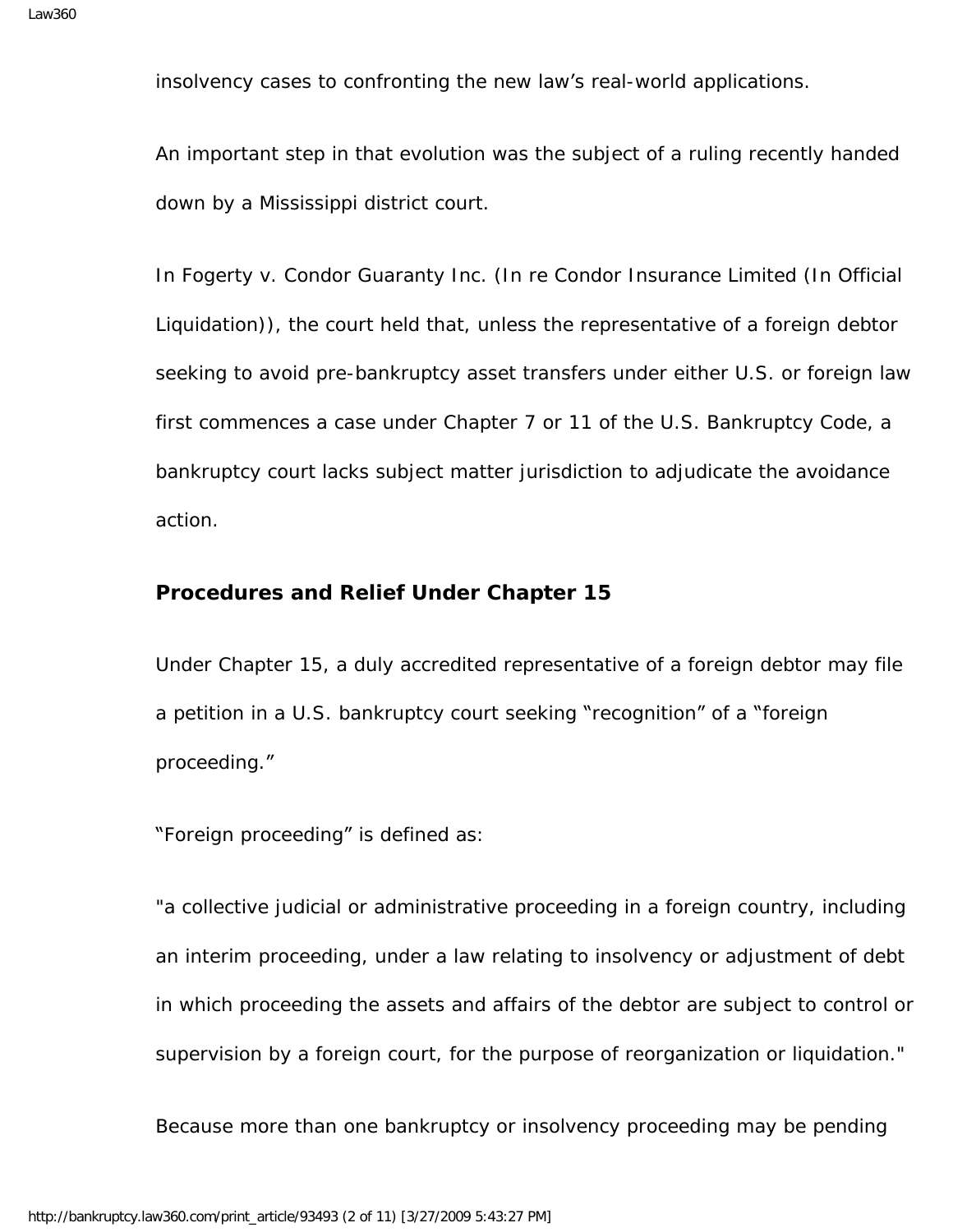against the same foreign debtor in different countries, Chapter 15 contemplates recognition in the U.S. of both a "main" proceeding  $-$  a case pending in whatever country contains the debtor's "center of main interests" – and "nonmain" proceedings, which may have been commenced in countries where the debtor merely has an "establishment."

Upon recognition of a foreign "main" proceeding, certain provisions of the Bankruptcy Code automatically come into force, while others may be deployed in the bankruptcy court's discretion by way of "additional assistance" to the foreign bankruptcy case.

Among these are the automatic stay (or an equivalent injunction) preventing creditor collection efforts with respect to the debtor or its assets located in the U.S. (section 362, subject to certain enumerated exceptions); the right of any entity asserting an interest in the debtor's U.S. assets to "adequate protection" of that interest (section 361); the power to avoid unauthorized post-recognition asset transfers (section 549); and restrictions on the debtor's ability to use, sell, or lease its U.S. property outside the ordinary course of its business (section 363).

In contrast, if the foreign proceeding is recognized as a "nonmain" proceeding, then the bankruptcy court may, but is not required to, grant a broad range of provisional and other relief designed to preserve the foreign debtor's assets or otherwise provide assistance to a main proceeding pending elsewhere.

Once a foreign main proceeding is recognized by the bankruptcy court, the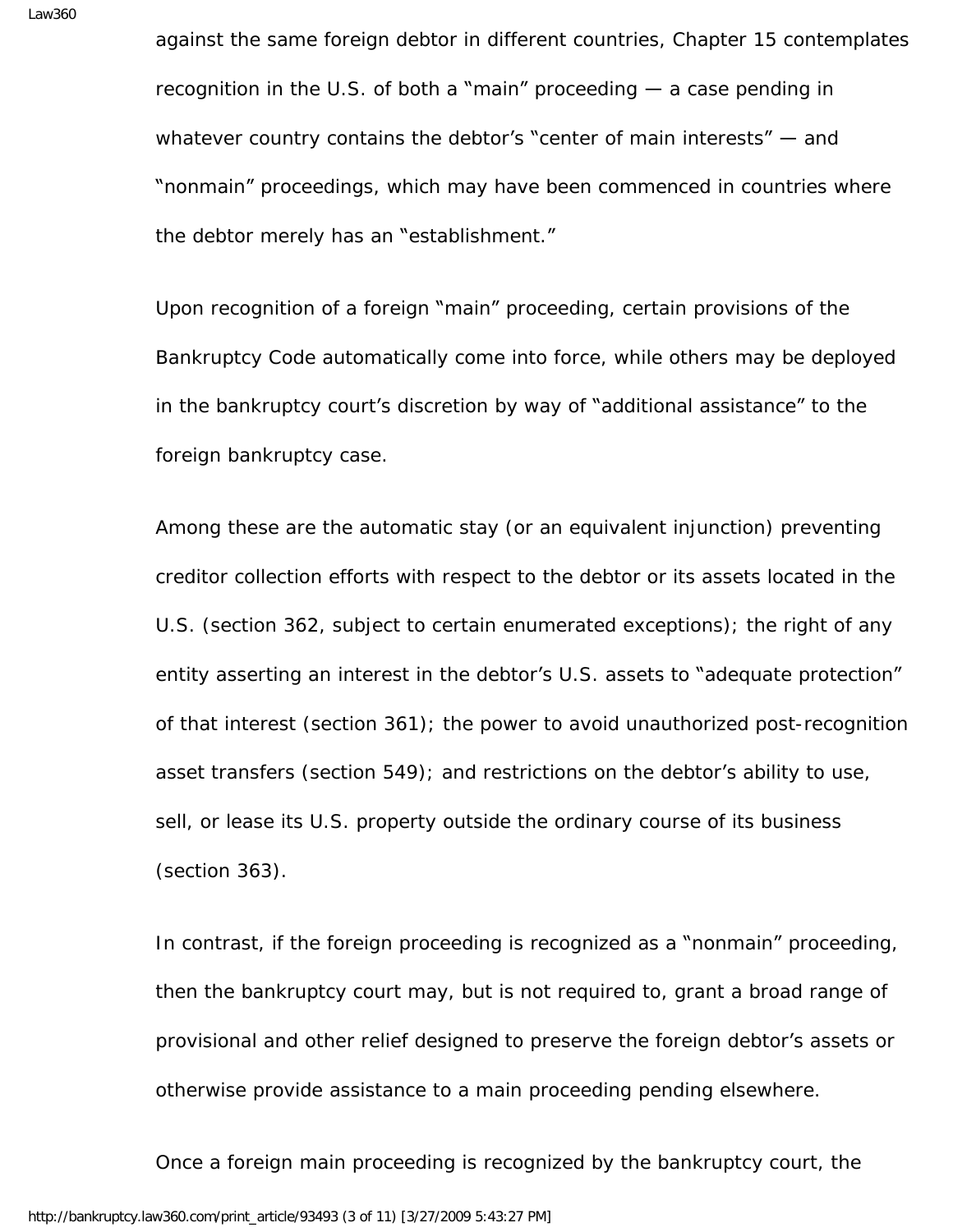foreign representative is authorized to operate the debtor's business much in the same way as a Chapter 11 debtor-in-possession.

He can also commence a full-fledged bankruptcy case under any other chapter of the Bankruptcy Code, so long as the foreign debtor is eligible to file for bankruptcy in the U.S. and the debtor has U.S. assets.

The foreign representative in a recognized Chapter 15 case may intervene in any court proceedings in the U.S. in which the foreign debtor is a party, and it can sue and be sued in the U.S. on the foreign debtor's behalf.

The representative is also conferred with some of the powers given to a bankruptcy trustee under the Bankruptcy Code, although those powers do not include the ability to invalidate pre-bankruptcy preferential or fraudulent asset transfers or obligations, unless a case is pending with respect to the foreign debtor under another chapter of the Bankruptcy Code.

This limitation is spelled out in sections 1521 and 1523 of the Bankruptcy Code.

Section 1521(a)(7) provides that, upon recognition of a foreign proceeding, the court may grant "any appropriate relief" including "additional relief that may be available to a trustee, except for relief available under sections 522, 544, 545, 547, 548, 550 and 724(a)."

Section 1523(b) authorizes the bankruptcy court to order relief necessary to avoid acts that are "detrimental to creditors," providing that, upon recognition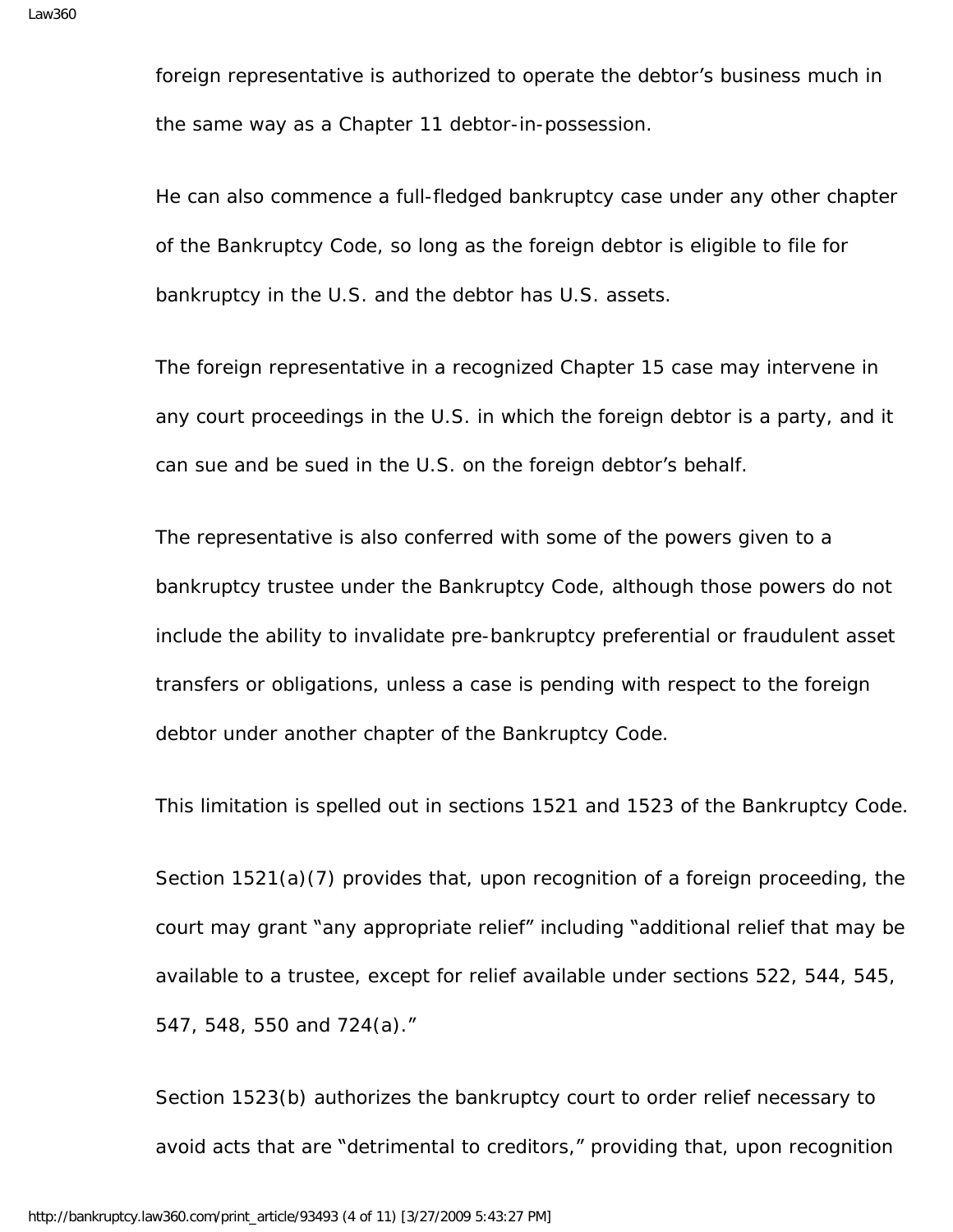of a foreign proceeding, a foreign representative has "standing in a case concerning the debtor under another chapter of this title to initiate actions under sections 522, 544, 545, 547, 548, 550 and 724(a)."

The referenced provisions of the Bankruptcy Code pertain generally to a bankruptcy trustee's powers to avoid pre-bankruptcy transfers that are either preferential or fraudulent.

The legislative history of sections 1521 and 1523 provide as follows:

"[Section 1521] follows article 21 of the Model Law, with detailed changes to conform to United States law. The exceptions in subsection (a)(7) relate to avoiding powers. The foreign representative's status as to such powers is governed by section 1523 below.

"[Section 1523] follows article 23 of the Model Law, with wording to fit it within procedure under this title. It confers standing on a recognized foreign representative to assert an avoidance action but only in a pending case under another chapter of this title.

"The Model Law is not clear about whether it would grant standing in a recognized foreign proceeding if no full case were pending. This limitation reflects concerns raised by the United States delegation during the UNCITRAL debates that a simple grant of standing to bring avoidance actions neglects to address very difficult choice of law and forum issues.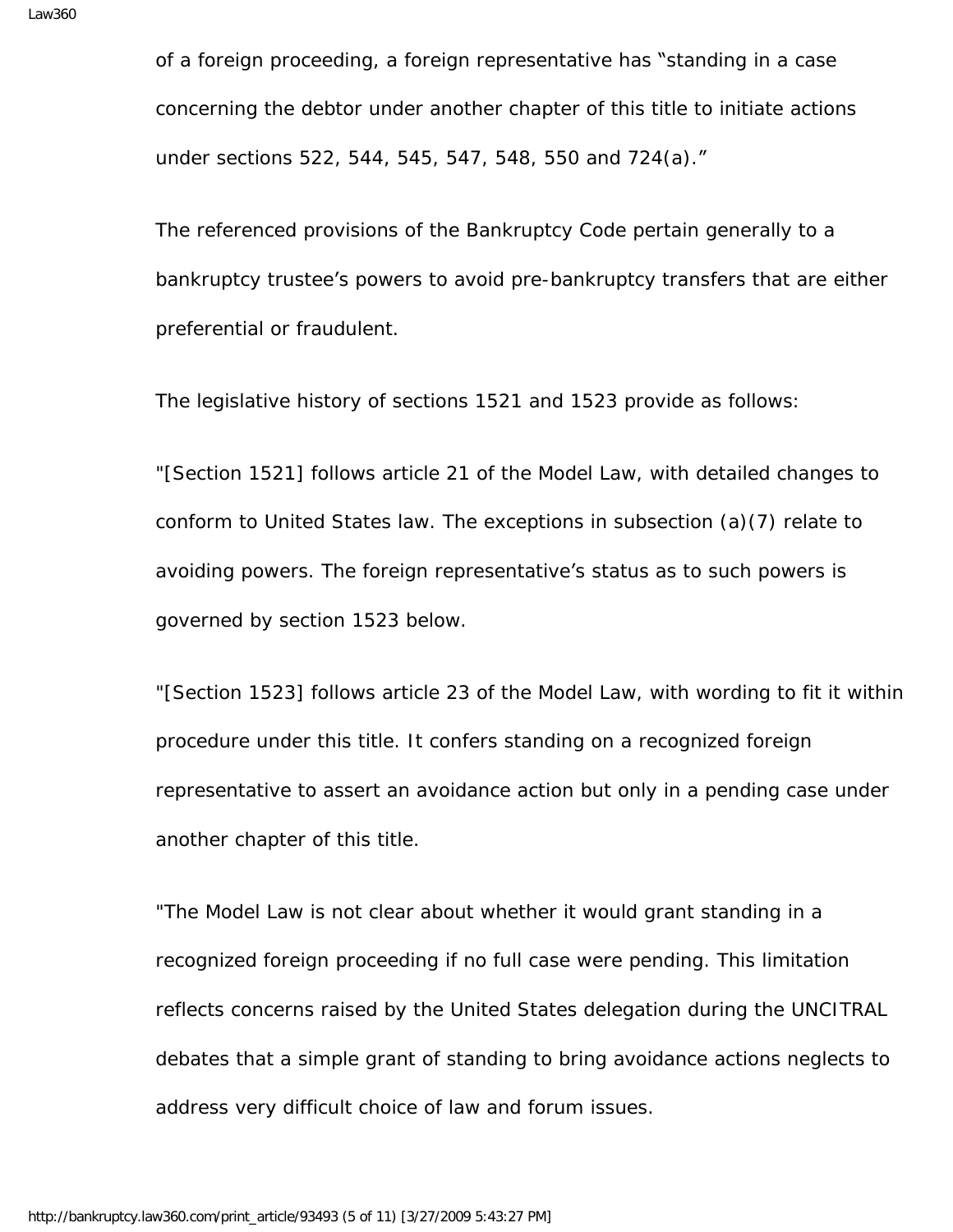"This limited grant of standing in section 1523 does not create or establish any legal right of avoidance nor does it create or imply any legal rules with respect to the choice of applicable law as to the avoidance of any transfer of obligation. The courts will determine the nature and extent of any such action and what national law may be applicable to such action."

H.R. Rep. 109-31(I), at 178-79 (2005). In Condor Insurance, the court considered whether sections 1521 and 1523 preclude a foreign representative in a Chapter 15 proceeding from seeking to avoid transfers under non-U.S. law without first commencing a Chapter 7 or 11 case with respect to the debtor.

## **Condor Insurance**

Condor Insurance Ltd. ("Condor") is a corporation organized under the laws of the Federation of Saint Kitts and Nevis that formerly operated an insurance and surety bond business. Condor became the subject of a winding up petition under Nevis law in 2007.

The company's court-appointed liquidators filed a petition the following year in the U.S. for recognition of the Nevis winding up proceeding under Chapter 15.

After the Mississippi bankruptcy court entered an order recognizing the winding up as a foreign main proceeding under Chapter 15, the liquidators commenced an adversary proceeding in the bankruptcy court seeking to avoid as fraudulent transfers aggregating over \$313 million to Condor affiliates and principals.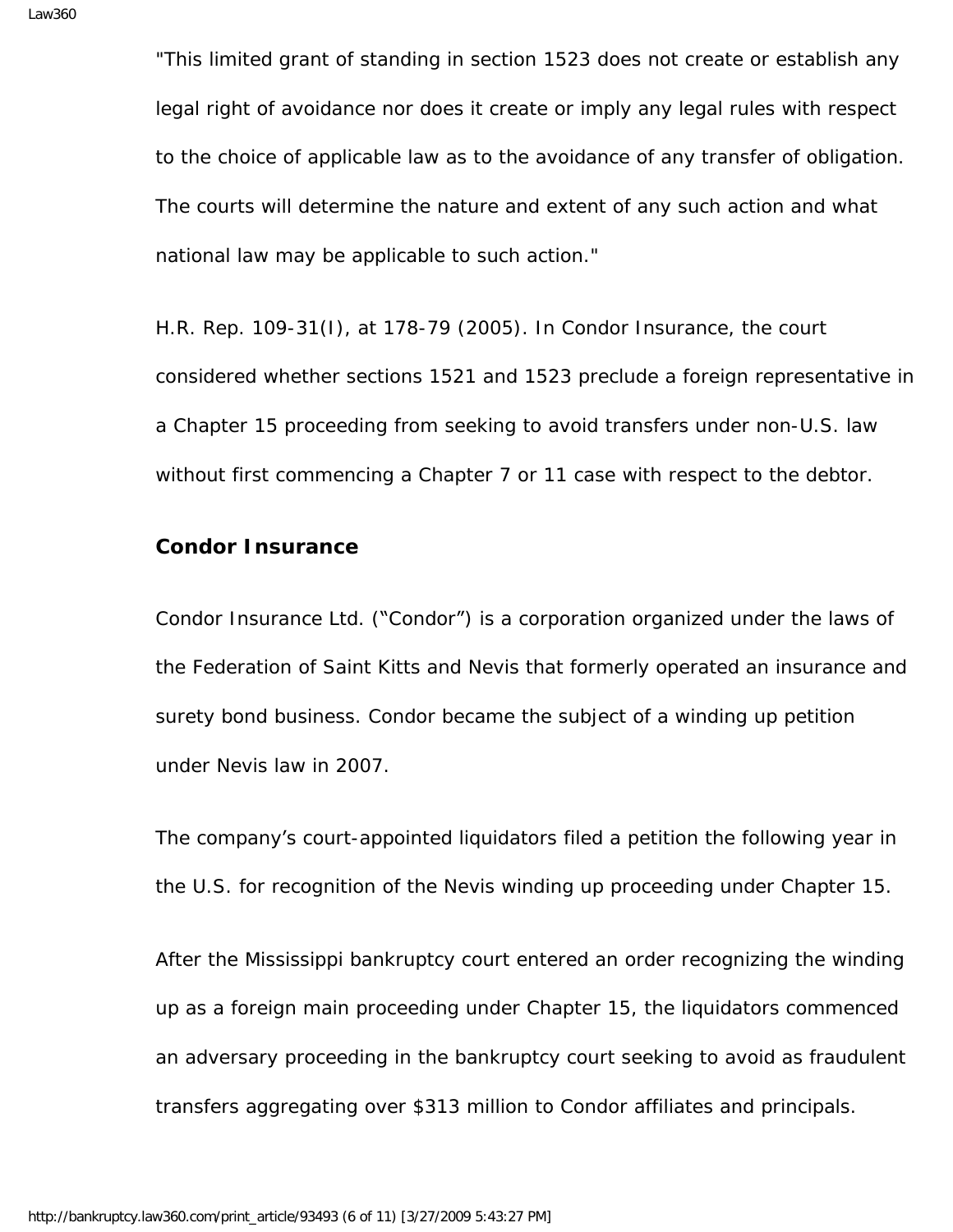The defendants moved to dismiss, claiming that the bankruptcy court lacked jurisdiction to grant the relief requested. The bankruptcy court agreed.

On appeal to the district court, the liquidators argued that the language of sections 1521 and 1523 clearly indicates that foreign representatives are prohibited from utilizing certain sections of the U.S. Bankruptcy Code to avoid transfers, but are not precluded from relying on foreign law to do so.

The district court concluded that "the plain language of the statutes does not specifically address the use of avoidance powers under foreign law."

Even so, the court emphasized, "the choice of law that is to be applied to a lawsuit is determined by a court having jurisdiction over the case, and the parties are not permitted to choose whatever law they wish when filing a lawsuit."

According to the district court, section 1521 speaks to the "types of powers and relief" that are available to a foreign representative and lawmakers arguably referred to specific provisions of the Bankruptcy Code merely "to specify the types of powers that foreign representatives do not have."

Given its conclusion that the express language of the provisions is ambiguous, the district court examined their legislative history.

Based on that inquiry, the court concluded that sections 1521(a)(7) and 1523 "are intended to exclude all of the avoidance powers specified, under either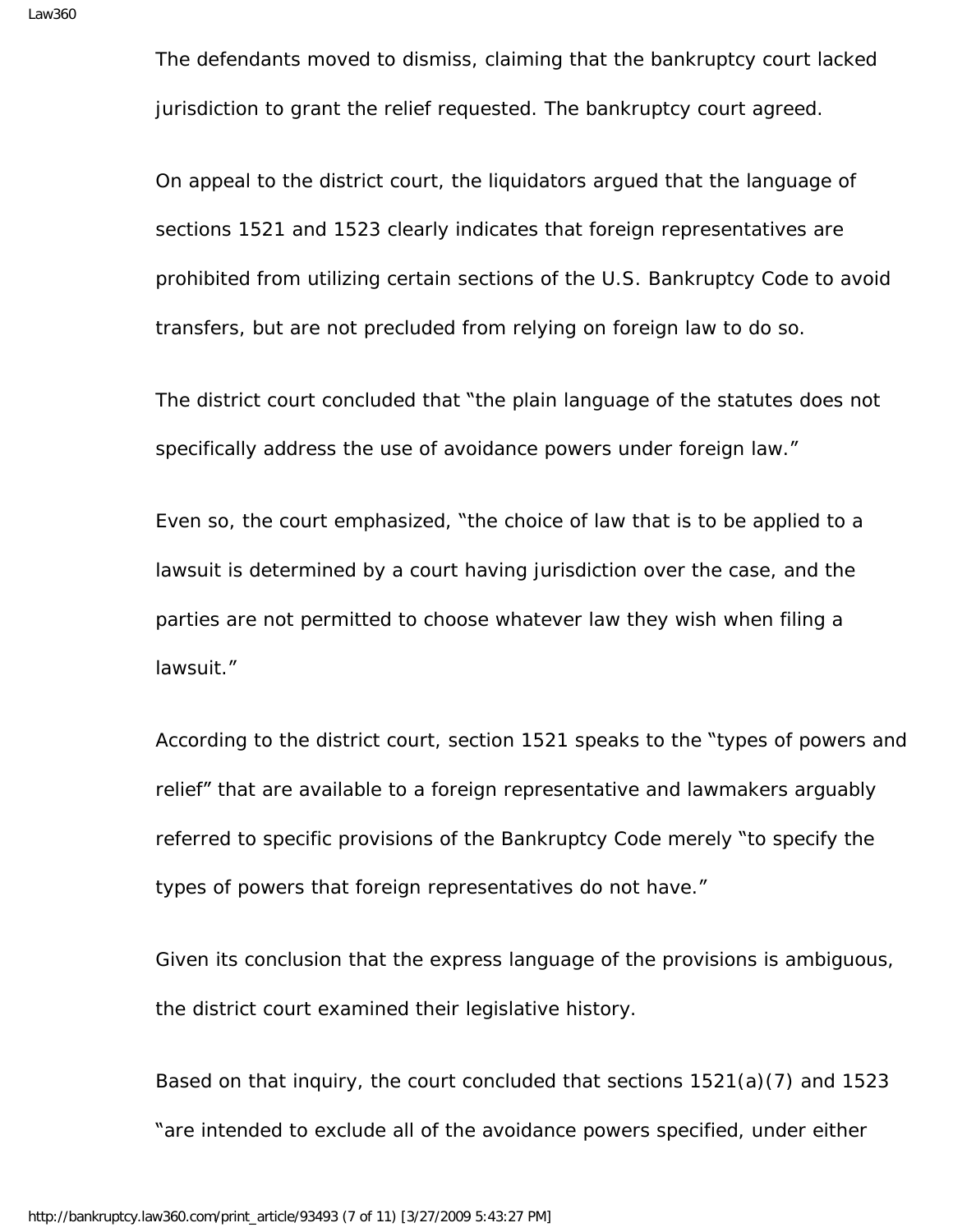United States or foreign law, unless a Chapter 7 or 11 bankruptcy proceeding is instituted."

A contrary determination, the court explained, "would conflict with Congress' expressed desire that courts make the choice of law determination in a full bankruptcy proceeding." It accordingly affirmed the ruling below.

## **Outlook**

Condor Insurance is indicative of the kinds of challenges faced by U.S. courts in fleshing out the details of a relatively new and untested legislative framework.

The ruling may also illustrate that, despite the many years devoted by lawmakers, restructuring professionals and international law experts to the arduous task of devising a workable framework of rules applying to crossborder bankruptcy cases, questions linger regarding how the rules are supposed to work.

For example, notwithstanding the district court's reasoning in Condor Insurance, it is not clear, based upon the express language of Chapter 15 and its brief legislative history, whether lawmakers intended to preclude actions to avoid prebankruptcy transfers under foreign law in the absence of a Chapter 7 or 11 filing by the debtor.

The bankruptcy or insolvency laws of several other nations (e.g., Germany, the U.K. and Japan) provide that transfers that are either fraudulent or unfairly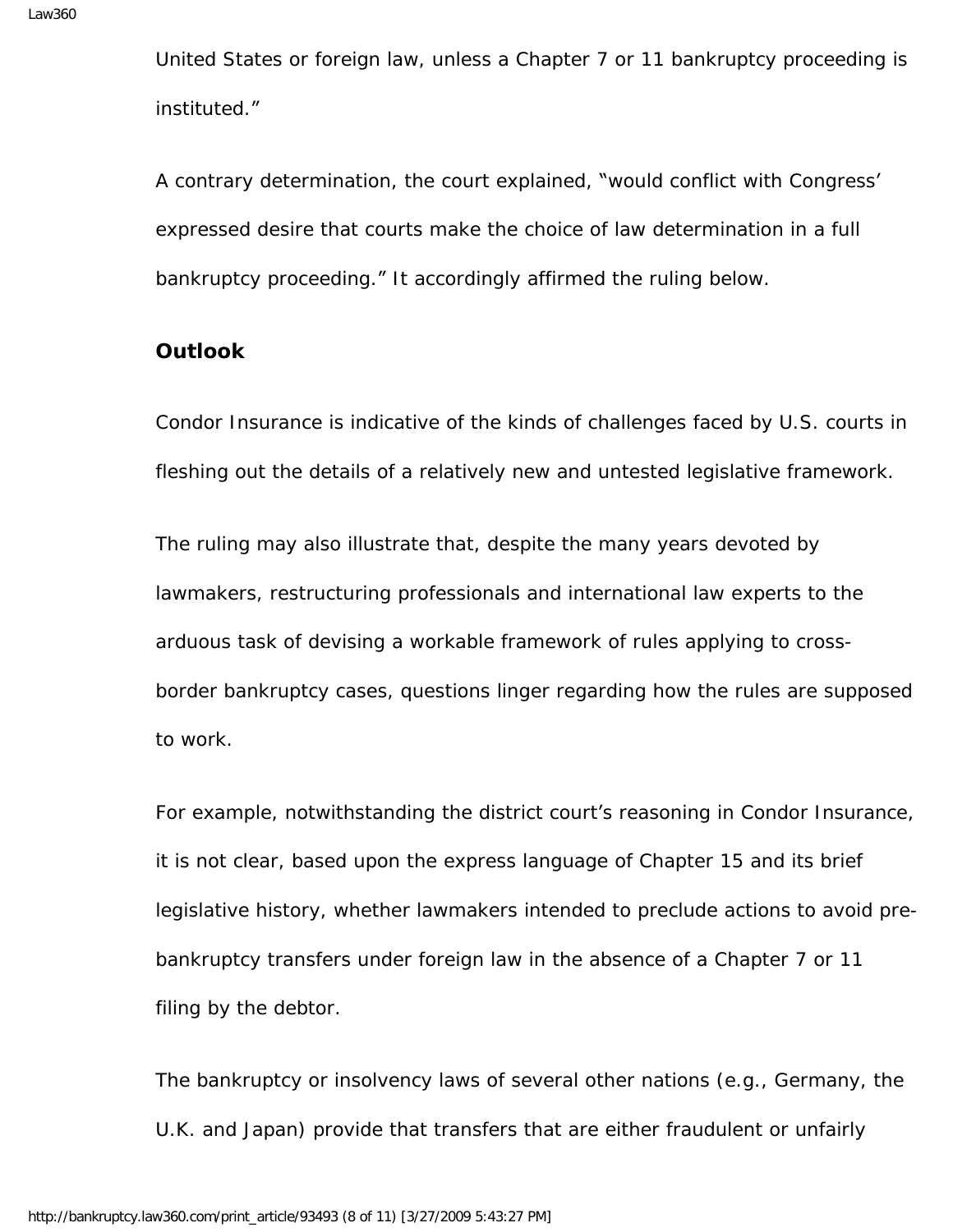prefer creditors may be voided by the functional equivalent of a bankruptcy trustee.

In ancillary proceedings commenced under former section 304 of the Bankruptcy Code, some courts disagreed as to whether the representative of a foreign debtor could, simply by filing a section 304 petition in the U.S., legitimately assert avoidance powers arising under non-U.S. law to recover assets located in the U.S.

The prevailing view on that question was that avoidance powers were not available in an ancillary proceeding, but could be used in a plenary case under Chapter 7 or 11.

According to the court in Condor Insurance, Chapter 15 continues that practice — sections 1521 and 1523 preclude the assertion of avoidance actions arising under domestic or foreign law in the absence of a filing under another chapter of the Bankruptcy Code.

However, with the exception of section 544 (discussed below), sections 1521(a) (7) and 1523(b) expressly reference only transfers that can be avoided under other provisions of the U.S. Bankruptcy Code.

The legislative history certainly suggests that lawmakers intended the limitation to encompass avoidance causes of action under non-U.S. law due to difficult choice of law and forum questions, but the provisions do not on their face express this intention.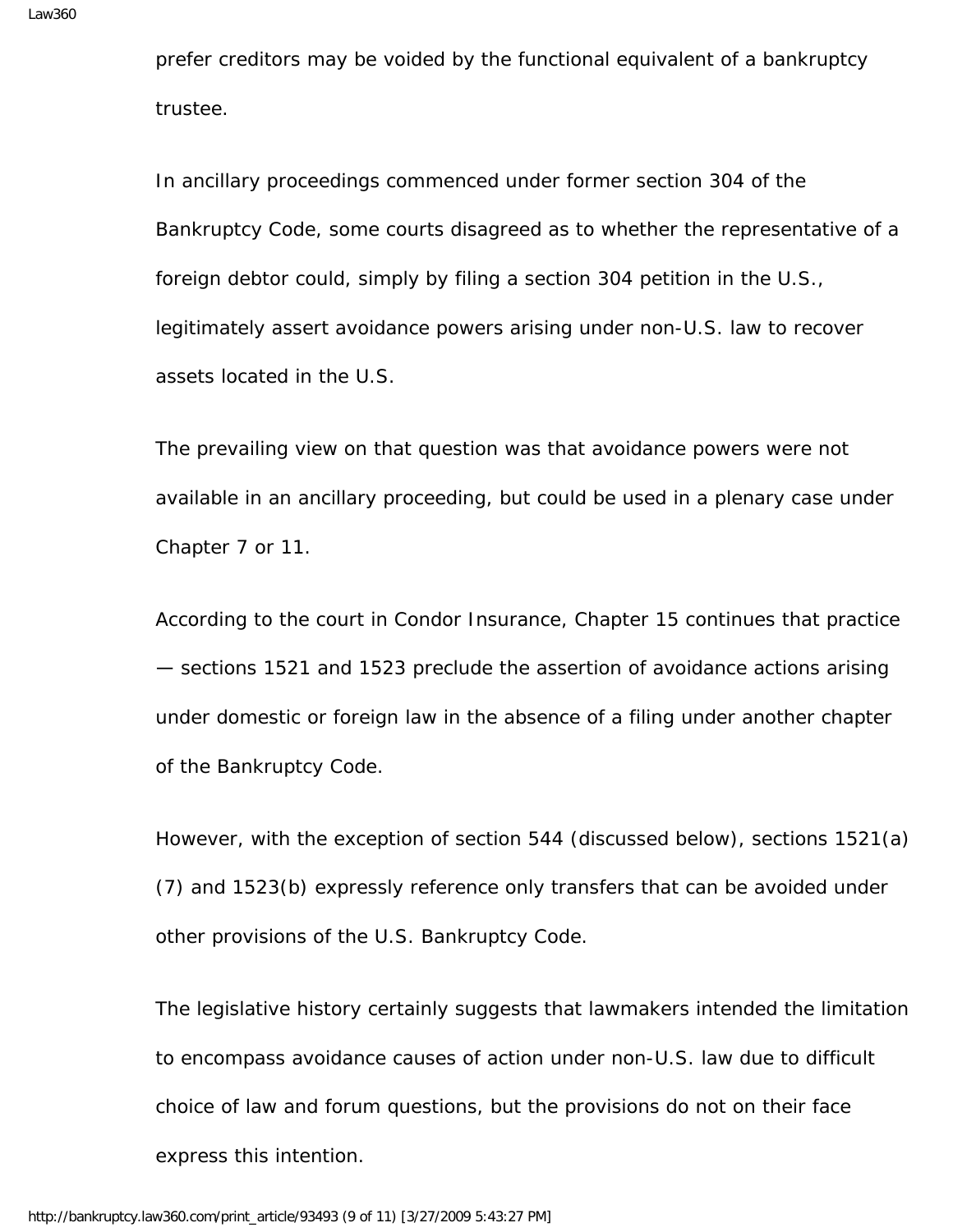Finally, one avenue of inquiry on this issue apparently overlooked by the court in Condor Insurance is the impact of section 544 (which is among the provisions referenced in sections 1521 and 1523).

Section 544(b) provides that a bankruptcy trustee may avoid any transfer "that is voidable under applicable law" by an unsecured creditor of the debtor.

If "applicable law" were interpreted to include foreign law, the bar to asserting avoidance powers under non-U.S. law in stand-alone Chapter 15 cases would be less equivocal.

Condor Insurance does not represent the first instance that a U.S. bankruptcy court has been asked to decide whether a foreign representative in a Chapter 15 proceeding can seek to avoid transfers under non-U.S. law.

In In re Loy, the court ruled that a foreign representative could not sell the debtor's real property free and clear of a lien that was purportedly void or voidable under English law and section 549 of the Bankruptcy Code because the lien was recorded after the property became part of the debtor's bankruptcy estate.

The court acknowledged that relief under the Bankruptcy Code's pre-bankruptcy transfer avoidance and recovery provisions can be granted only if the debtor is the subject of a case under another chapter of the Bankruptcy Code, while relief under section 549 regarding post-bankruptcy transfers can be granted in a